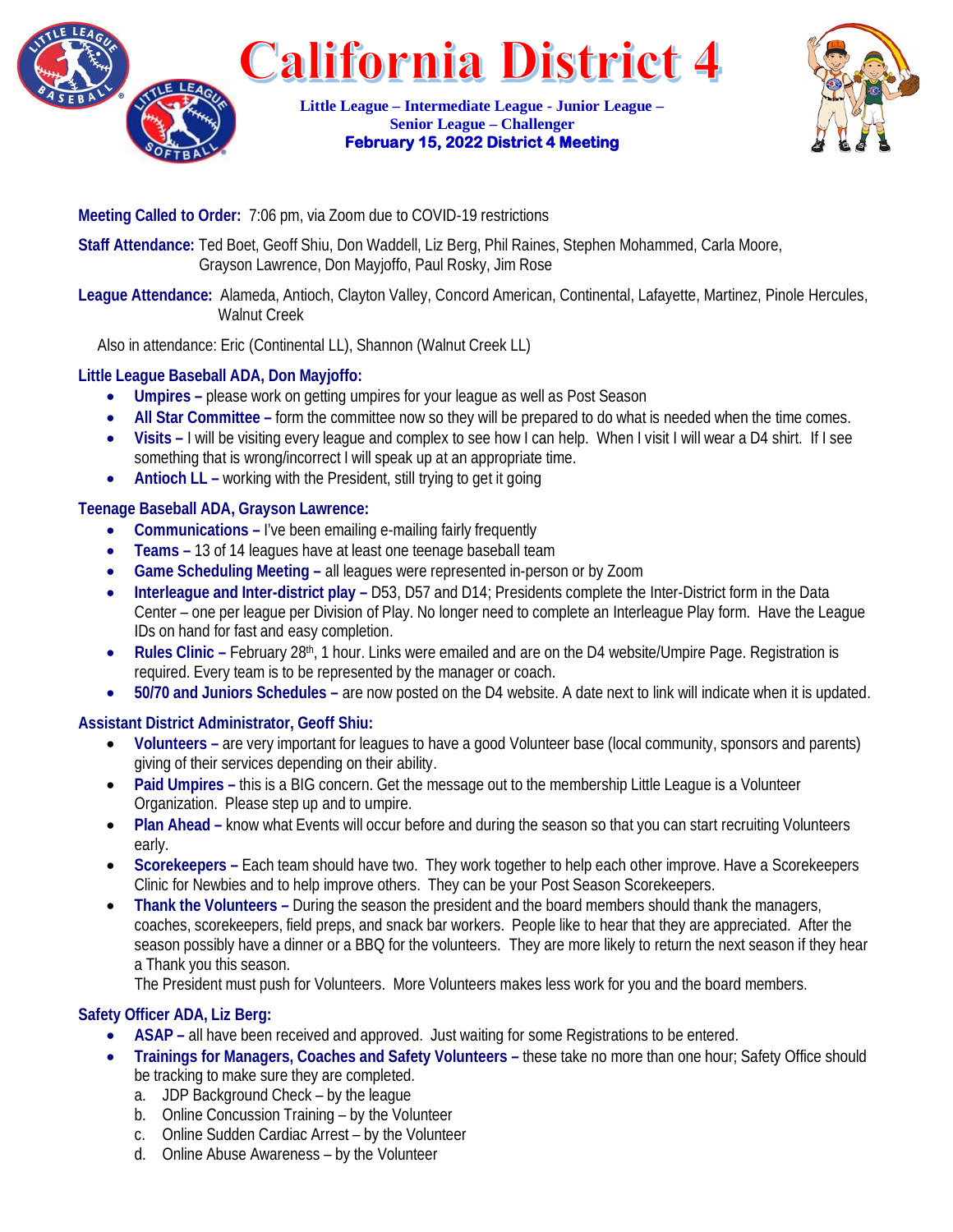



• **Injury Reports –** I have received the first one for the season. Please send copies to me.

### **Live Scans –** Reported by DA Ted Boet

- **Nor Cal DA Meeting –** attended by 15 of 30 leagues in-person, 4 by Zoom **Discussed the Live Scan**
	- 1. Most likely leagues won't process volunteers this year.
	- 2. Leagues should make a "Good Faith" effort to procure the ORI for Live Scans
	- 3. We met with a Live Scan rep: Made the following recommendations:
		- a. Each league should have two Custodians of Records in case one person leaves the league then you still have someone to receive the DOJ emails.
		- b. Recommendations: When completing the Live Scan there are two boxes to check: DOJ and FBI Have the Volunteer check both. (Right now only the DOJ needs to be completed but we (NorCal DAs) are recommending to Little League headquarters to have both, then can eliminate JDP (it provides the same info as the FBI)). Have Volunteers do this now so they will not have to complete the Live Scan a second time. Non-profits do not pay the DOJ fee, it is free of charge. FBI fee is \$15 - \$20, paid by the league or the volunteer.

### **Basic Fee is \$20, with FBI \$35**

- 4. Several people with D4 have started the process to become Live Scanners. Two are Liz Berg and Michelle Vierra.
- 5. Live Rep info email Ted for the contact info for the Live Scan rep they met with if you want more info or help.
- 6. D4 is acquiring it's own ORI. This will help with the Umpires who work with more than one league within D4.

### **Training Coordinator, Jim Rose:**

• **Basic Rules Trainings –** are coming up, these are listed in the February Newsletter and on the D4 website/Umpire page

**League UICs should have league umpires attend.**

**Interleague Rules – are posted on the D4 website** 

#### **Challenger ADA, Stephen Mohammed:**

- **Survey –** was emailed to the leagues, only one league responded
- **Teams –** 9 Regular, 5 Senior, 1 Major; Pinole Hercules may have a team Arnold will contact Stephen.
- **Jamboree –** 2 Yes, 1 No, 3 Unsure; Ted will make a decision next month
- **Scheduling Meeting –** Next week

## **Western Region Tournament Chairman, Paul Rosky:**

- **Meeting with CAL –** waiting for number and dates of Baseball Camps to make a decision if only games at CAL or a combination of CAL and Laney College.
- **Dates for Western Region Sr. Baseball Tournament –** sent from LL headquarters, July 20th 27th
- **Coaches Clinics –** CAL coaches will come to your league to conduct Coaching Clinics. Email Paul for contact info.
- **CAL Game Days with Kids –** \$7-8 per kid; see the players/game up close; meet afterwards. Paul or Liz can give you contact info.

## **Softball ADA, Phil Raines:**

- Scheduling Meeting February 23<sup>rd</sup>, In-person at the Kiwanis Club in Martinez, address and time in the February Newsletter and on the D4 website.
- **Softball Rules Clinic –** March 1<sup>st</sup>, 7-9pm by Zoom; Must Register, each team is to be represented

## **Chief Umpire ADA, Don Waddell: by way of DA Ted Boet**

- **Umpire Clinics –** Extreme look at participation
	- **a. Advanced Umpire Clinic at Pinole Hercules –** February 27<sup>th</sup>, 6 people registered
	- **b. Junior Umpire Clinic –** March 6<sup>th</sup>, 11 registered; hoped for 25 30 people